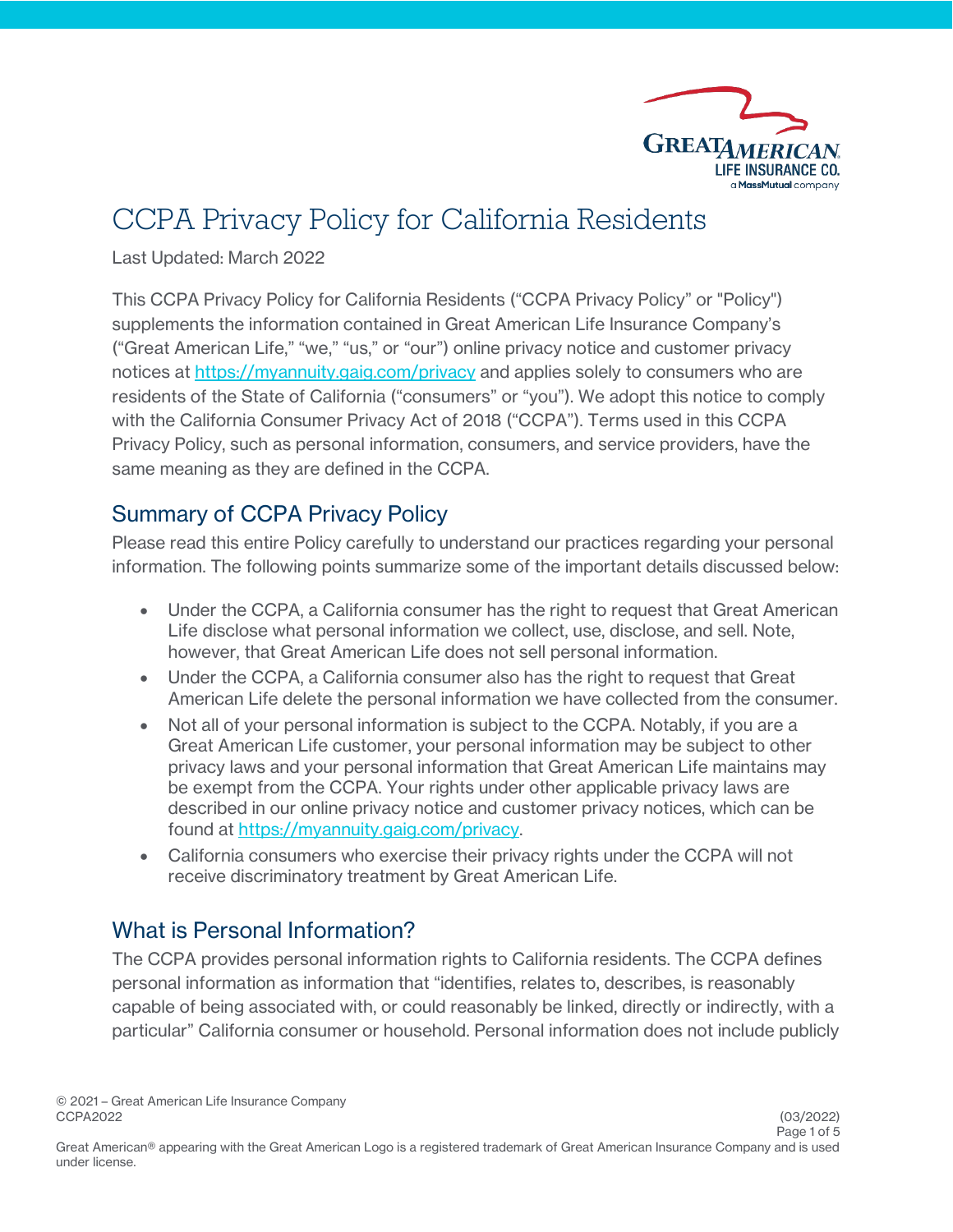available information or consumer information that is deidentified or aggregate consumer information.

## What Personal Information Does Great American Life Collect, for What Purpose, from Whom, and Do We Disclose it to Service Providers?

Because of the nature of our business, we need to collect personal information to provide and develop our products and services, and we work hard to maintain the trust and confidence consumers demonstrate when they share their personal information with us. The chart below describes the categories of personal information we collect, the purpose of our collection, the source of the personal information, and whether we disclose the personal information:

| <b>CATEGORY</b><br><b>Identifiers</b>                                                                                                     | <b>EXAMPLES</b><br>Real name, alias, postal Product sales process<br>address, unique<br>personal identifier,<br>online identifier, Internet Product development<br>Protocol address, email Corporate<br>Social Security number,<br>driver's license number,<br>passport number, or<br>other similar identifiers                                                                                                                                            | <b>PURPOSE OF</b><br><b>COLLECTION</b><br><b>Product servicing</b><br>Marketing<br>address, account name, Administration/Operations    | <b>SOURCE OF</b><br><b>COLLECTION</b><br>Consumer<br>Employer<br>Service provider<br>Data broker | <b>PROVIDER FOR</b><br><b>BUSINESS</b><br><b>PURPOSE?</b><br>Yes |
|-------------------------------------------------------------------------------------------------------------------------------------------|------------------------------------------------------------------------------------------------------------------------------------------------------------------------------------------------------------------------------------------------------------------------------------------------------------------------------------------------------------------------------------------------------------------------------------------------------------|----------------------------------------------------------------------------------------------------------------------------------------|--------------------------------------------------------------------------------------------------|------------------------------------------------------------------|
| <b>Personal</b><br>information<br>categories<br>listed in the<br><b>California</b><br><b>Customer</b><br><b>Records</b><br><b>Statute</b> | A name, signature,<br>Social Security number,<br>physical characteristics<br>or description, address,<br>telephone number,<br>passport number,<br>driver's license or state<br>identification card<br>number, insurance policy<br>number, education,<br>employment,<br>employment history,<br>bank account number,<br>credit card number,<br>debit card number, or<br>any other financial<br>information, medical<br>information, or health<br>information | Product sales process<br><b>Product servicing</b><br>Marketing<br>Product development<br>Corporate<br><b>Administration/Operations</b> | Consumer<br>Employer<br>Service provider<br>Data broker                                          | Yes                                                              |

**DISCLOSED TO** 

**SERVICE**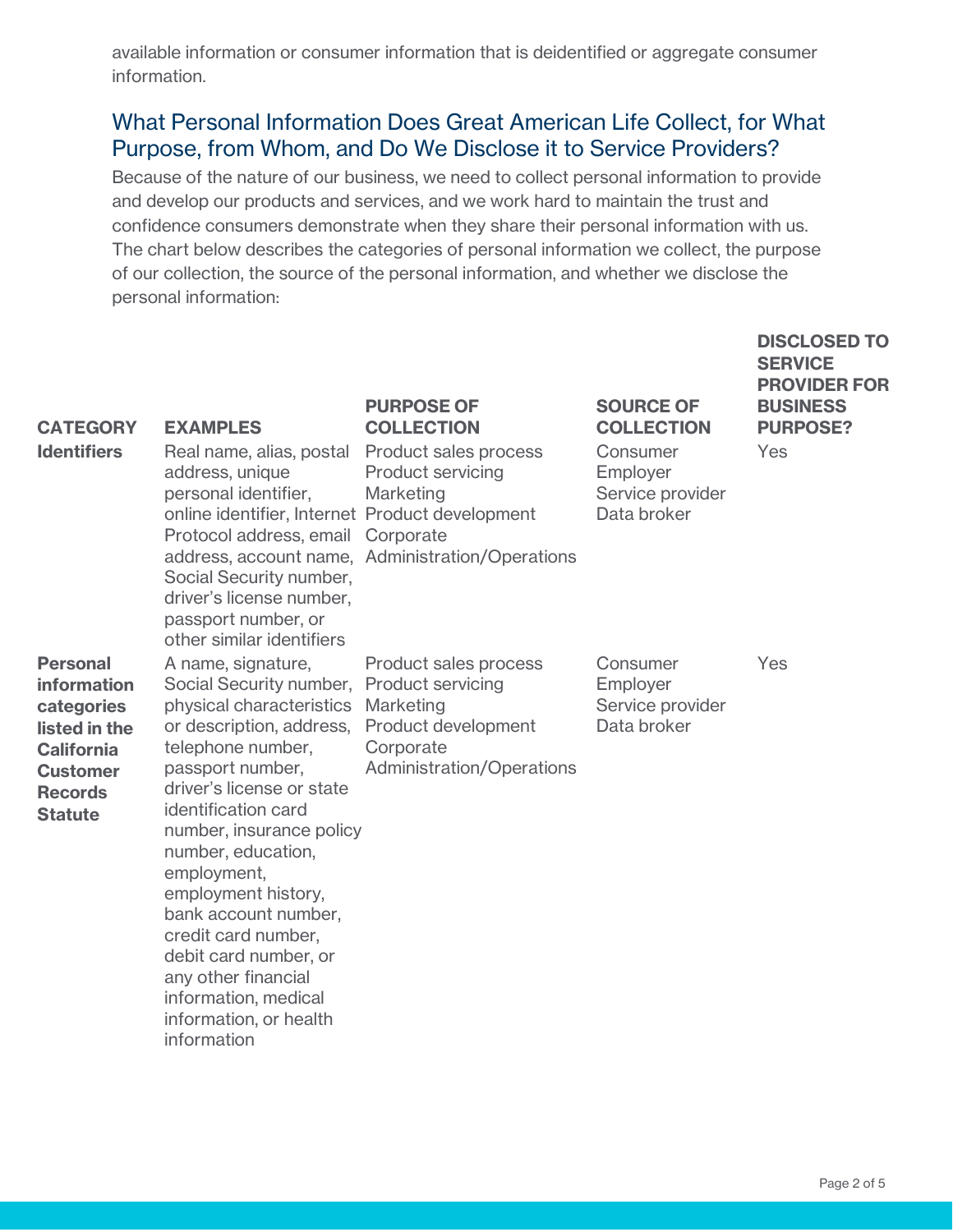|                                                                  |                                                                                                                                                                                                                                                                                                                                                              |                                                                                                                          |                                                         | <b>PROVIDER FOR</b>                |
|------------------------------------------------------------------|--------------------------------------------------------------------------------------------------------------------------------------------------------------------------------------------------------------------------------------------------------------------------------------------------------------------------------------------------------------|--------------------------------------------------------------------------------------------------------------------------|---------------------------------------------------------|------------------------------------|
| <b>CATEGORY</b>                                                  | <b>EXAMPLES</b>                                                                                                                                                                                                                                                                                                                                              | <b>PURPOSE OF</b><br><b>COLLECTION</b>                                                                                   | <b>SOURCE OF</b><br><b>COLLECTION</b>                   | <b>BUSINESS</b><br><b>PURPOSE?</b> |
| <b>Commercial</b><br><b>Information</b>                          | Records of personal<br>property, products or<br>services purchased,<br>obtained, or considered, or<br>other purchasing or<br>consuming histories or<br>tendencies                                                                                                                                                                                            | Product sales process<br>Product servicing<br>Marketing<br>Product development<br>Corporate<br>Administration/Operations | Consumer<br>Service provider<br>Data broker             | Yes                                |
| <b>Biometric</b><br><b>Information</b>                           | Genetic, physiological,<br>behavioral, and biological<br>characteristics or activity<br>patterns used to extract a<br>template or other identifier<br>or identifying information,<br>such as: fingerprints,<br>faceprints, and voiceprints,<br>iris or retina scans,<br>keystroke, gait, or other<br>physical patters, as sleep,<br>health, or exercise data | Product sales process<br>Product servicing<br>Marketing<br>Product development<br>Corporate<br>Administration/Operations | Consumer<br>Service provider<br>Data broker             | Yes                                |
| activity                                                         | Internet or other Browsing history, search<br>similar network history, Internet Protocol<br>address, information on your Marketing<br>interaction with our website, Product development<br>applications, or<br>advertisements                                                                                                                                | Product sales process<br>Product servicing<br>Corporate<br>Administration/Operations                                     | Consumer<br>Service provider<br>Data broker             | Yes                                |
| Geolocation<br>data                                              | Physical location or<br>movements                                                                                                                                                                                                                                                                                                                            | Product sales process<br>Product servicing<br>Marketing<br>Product development<br>Corporate<br>Administration/Operations | Consumer<br>Service provider<br>Data broker             | Yes                                |
| <b>Sensory data</b>                                              | Audio, electronic, visual,<br>thermal, olfactory, or other<br>similar information                                                                                                                                                                                                                                                                            | Product sales process<br>Product servicing<br>Marketing<br>Product development<br>Corporate<br>Administration/Operations | Consumer<br>Service provider<br>Data broker             | Yes                                |
| <b>Professional or</b><br>employment<br>related<br>information   | Current or past job history or Product sales process<br>performance evaluations                                                                                                                                                                                                                                                                              | Product servicing<br>Marketing<br>Product development<br>Corporate<br>Administration/Operations                          | Consumer<br>Employer<br>Service provider<br>Data broker | Yes                                |
| <b>Inferences</b><br>drawn from<br>other personal<br>information | Profile reflecting a person's<br>preferences, characteristics, Product servicing<br>psychological trends,<br>predispositions, behavior,<br>attitudes, intelligence,<br>abilities, and aptitudes                                                                                                                                                              | Product sales process<br>Marketing<br>Product development<br>Corporate<br>Administration/Operations                      | Consumer<br>Service provider<br>Data broker             | Yes                                |

## Does Great American Life Sell Personal Information?

Great American Life does not sell personal information and we have not done so for the 12 month period preceding the last revision date of this CCPA Privacy Policy.

**DISCLOSED TO** 

**SERVICE**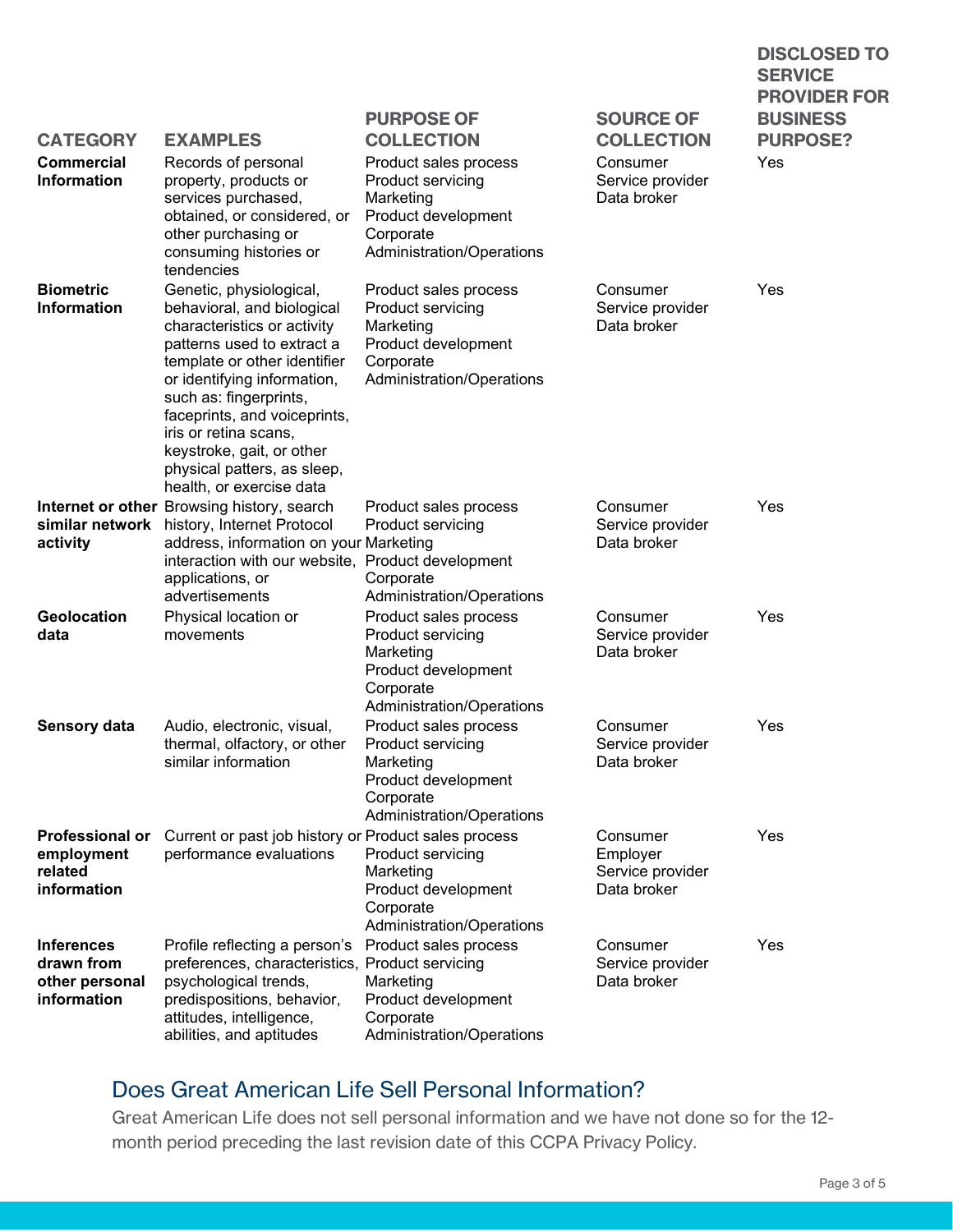## What Are My CCPA Rights to Know About My Personal Information?

You have the right to know certain information about our collection, use, and disclosure of your personal information for the 12 months preceding the date of your request. You also have the right to request that we provide you with specific pieces of your personal information. These rights are subject to certain exceptions.

Upon receipt of your request, and after we verify your identity, we may provide you with information about the following:

- The categories of personal information we collected about you.
- The categories of sources of the personal information we collected about you.
- Our business or commercial purpose for collecting the personal information.
- The categories of personal information we disclosed about you to a service provider.
- The specific pieces of personal information we collected about you (data portability).

If responding to all or part of your request would conflict with federal or state law, or your personal information is subject to an exemption under the CCPA, we will inform you of that fact. We will respond to the portion of your request that is not in conflict with applicable laws or exempt under the CCPA.

#### What are My CCPA Rights to Have my Personal Information Deleted?

You have the right to request that Great American Life delete personal information we have collected from you, subject to certain exceptions and exemptions. Absent an exception or exemption, upon receipt of your request, and after we verify your identity, we will delete and will request that our service providers delete your personal information.

## How Do I Exercise My CCPA Rights?

Beginning January 1st 2020, if you are a California resident and would like to submit a CCPA request, you may:

- Contact us by phone at 1-888-595-6918, or
- visit<https://myannuity.gaig.com/privacy> and select the Request to Access or Delete Personal Information of California Residents.

Only you, or a person you authorize to act on your behalf may make a verifiable consumer request related to your personal information. You may also make a verifiable consumer request on behalf of your minor child. To authorize another person to make a verifiable request on your behalf, you must provide that person with written permission clearly describing their authority to make a request on your behalf. That individual must also be able to verify their identity with us and provide us with their authority to act on your behalf. An individual to whom you have provided Power of Attorney pursuant to Sections 4000 – 4465 of the California Probate Code may also make a request on your behalf.